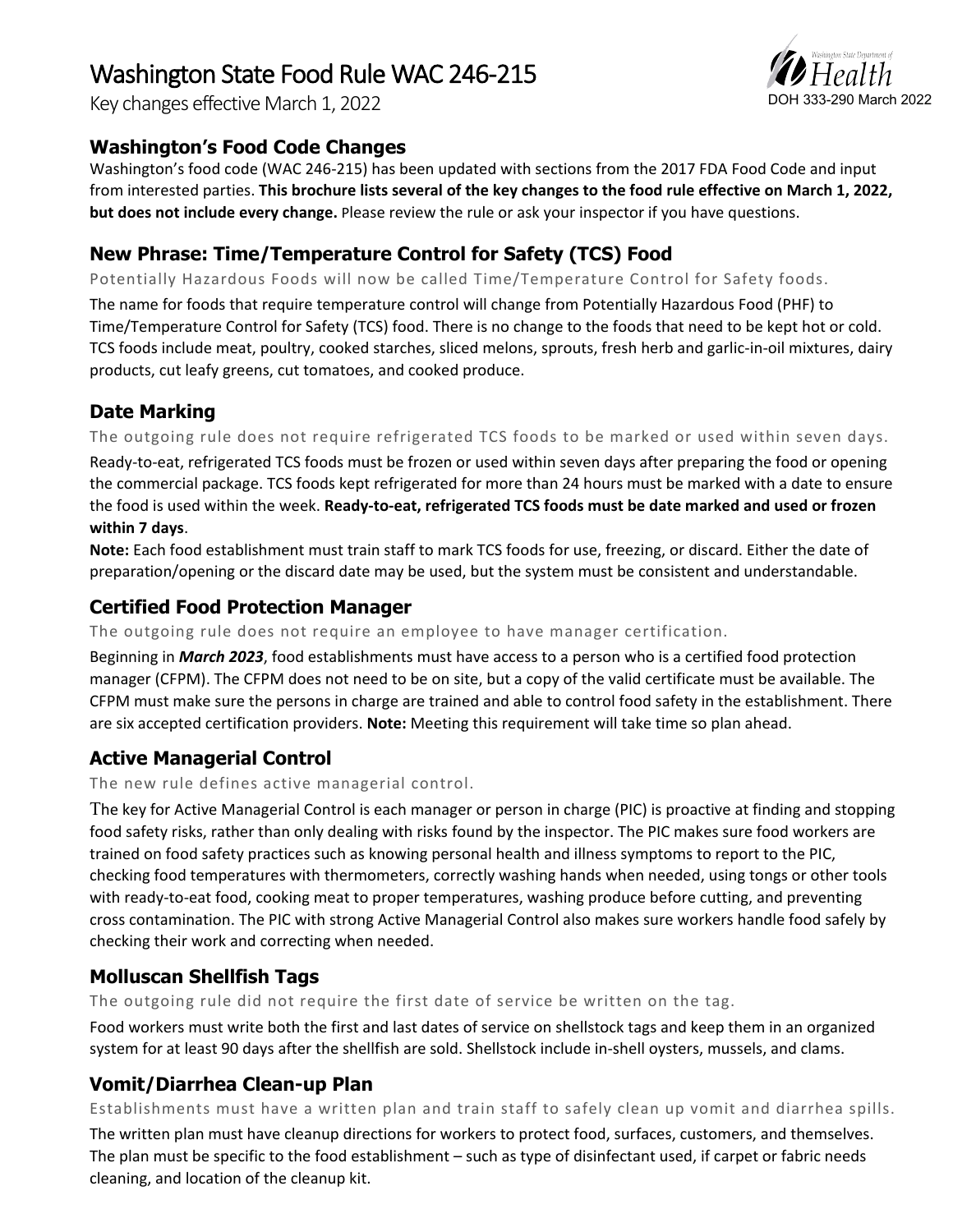# **Partially-Cooked Fish & Parasite Destruction**

The outgoing rule did not allow serving partially-cooked, finfish without freezing to kill parasites. Establishments that want to serve partially-cooked fresh finfish, such as fresh-caught salmon or halibut, may do so with a customer's request and a special consumer advisory.

**Note**: Fresh fish served raw must still be frozen to destroy parasites.

### **Employee Health**

The new rule requires the Person in Charge to prove workers are trained on employee health.

The PIC must show workers know the key symptoms (diarrhea, vomiting, and jaundice) and diagnosed illnesses (norovirus, *Salmonella*, *E. coli*, *Shigella*, and hepatitis A) they must report to the PIC. **Sick workers may not work in the establishment until they are cleared to return.** The PIC may allow workers with vomiting and diarrhea to return when symptoms are gone for at least 24 hours. The local health department must clear workers with jaundice or a diagnosed foodborne illness before returning. They must also approve food workers to return if exposed to a possible foodborne illness outbreak who work in a facility serving a highly susceptible population (like a senior center, hospital, or nursing home).

# **Pet Dogs in Food Establishments**

#### The outgoing rule did not allow pets in food establishments.

Food establishments will have the option to allow pet dogs in specific situations. Pet dogs may be indoors if the business does not prepare food or have TCS food. Pet dogs may be allowed in outdoor dining areas with an approved plan. Speak to your food inspector for more details.

**Note**: Working service animals (dog or miniature horse) trained to do tasks for a person with a physical, sensory, psychiatric, intellectual, or other disability are not considered pets and are allowed in food establishments.

# **Eggs, Hamburger, & Sausage**

The outgoing rule required cooking ground meats to 155°F and holding for 15 seconds.

Scrambled eggs for more than one person, ground beef, and sausage must be cooked to 158°F to be considered fully cooked. Food establishments that want to continue cooking to 155°F will be required to show the cooking process holds the ground meat at 155°F for at least 17 seconds as part of an approved plan.

#### **Bare Hand Contact**

The new rule allows staff to use bare hands with food that will be cooked in the facility.

Workers may handle ready-to-eat ingredients, such as peeled carrots, sliced onions, or shredded cheese with bare hands if they will be fully cooked to an internal temperature of at least 145°F before service. Establishments with strong active managerial control may also apply to have bare hand contact (BHC) with other ready-to-eat foods if they are able to increase control of two important tools to reduce foodborne illness: Employee health and handwashing. BHC plans require a written employee health policy, a log of employee health records, staff training each year, proper handwashing sinks, more safeguards, record keeping, and health department approval. **Note**: Preventing bare hand contact helps make sure germs from hands do not spread to food.

#### **Refilling Reusables**

The outgoing rule did not allow most consumer-owned containers to be refilled.

The rule allows refilling multi-use food containers that are washed, rinsed, and sanitized by the food establishment or refilling reusable cups with a drink if using a contamination-free process such as a fountain drink dispensing system. The incoming rule will give food establishments an option to allow containers that look clean to be refilled by both consumers and employees. This option will require the food establishment to create a written plan to submit to the health department for advance approval.